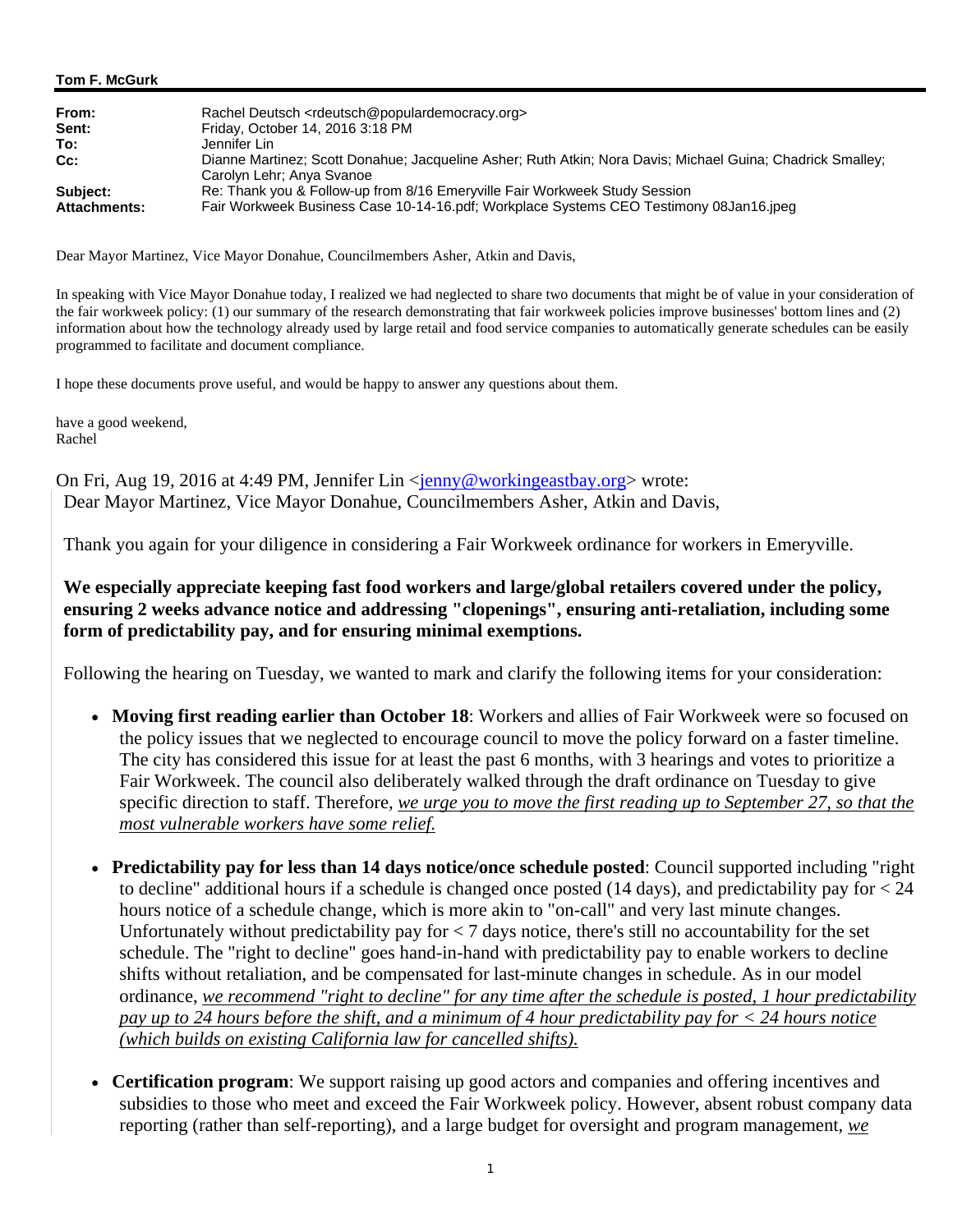*oppose any efforts to exempt certified companies from the ordinance, as this represents a large loophole to the policy.*

 **Access to hours goes hand-in-hand with stable schedules**: We appreciate the consensus that access to hours is a problem, which helps put more money in workers pockets. Stable schedules goes hand in hand with access to hours. Stable schedules allow workers to plan for a second job, get additional training and education-- both of which also helps put money in workers pockets. *Predictability pay is a key component of both stabilizing schedules by holding companies accountable to those schedules, and increasing worker overall wages.*

Thank you again for your work on this issue, and we will continue to pursue these topics with you and your staff in advance of the first reading.

Sincerely,

Jennifer Lin, EBASE Anya Svanoe, ACCE Rachel Deutsch, Center for Popular Democracy

 $Cc$ :

Michael Guina, City Attorney Chad Smalley, Economic Development and Housing Manager Carolyn Lehr, City Manager

 $-$ **Jennifer Lin** Deputy Director East Bay Alliance for a Sustainable Economy Phone: 510-893-7106 x. 321 http://www.workingeastbay.org/ \* Please note change in address: 900 Alice St., Suite 300, Oakland, 94607 \*

 $-$ 

**Rachel Deutsch**

*Senior Staff Attorney for Worker Justice*  **Center for Popular Democracy + CPD Action Los Angeles, CA M: 415.793.3154**

populardemocracy.org | cpdaction.org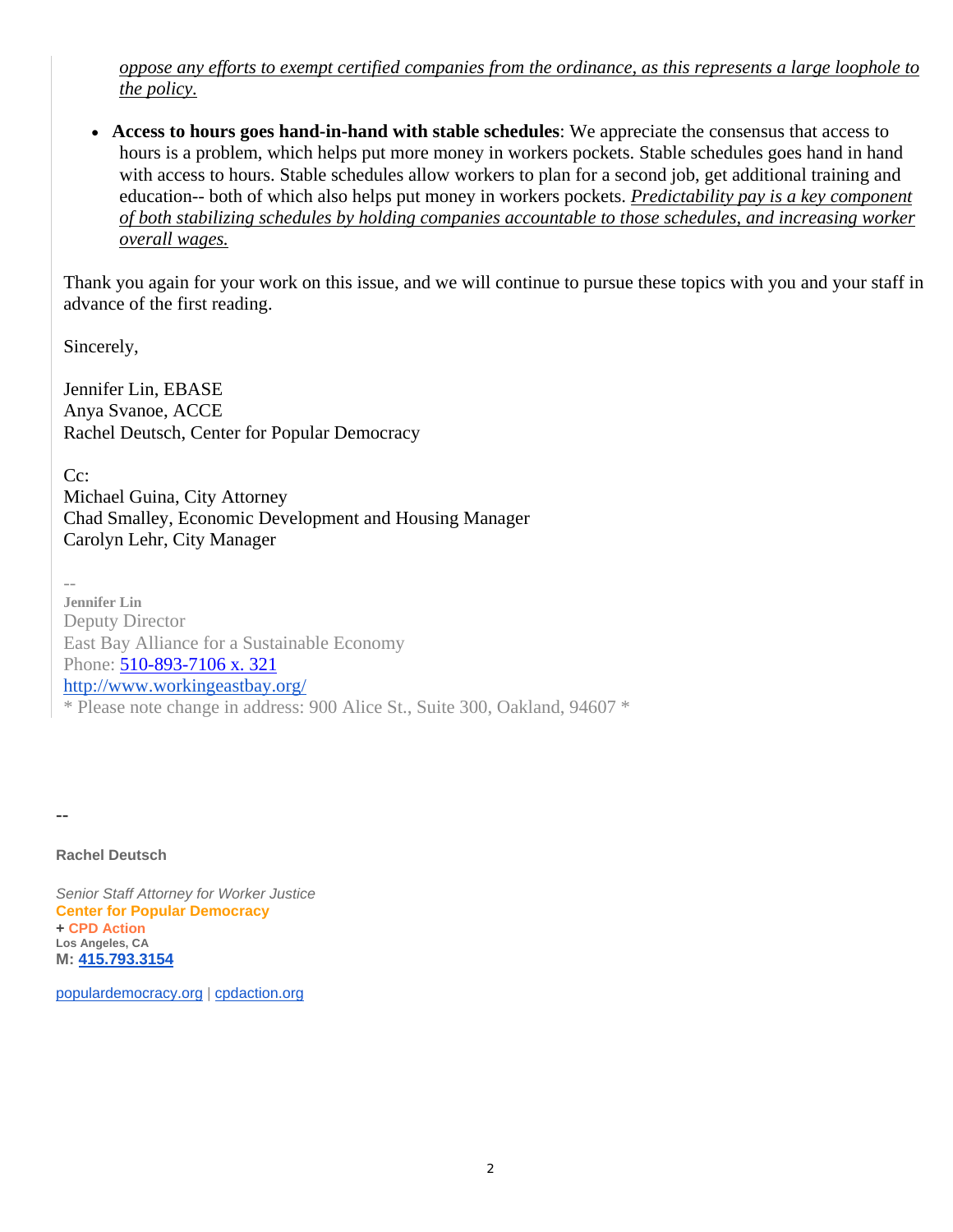### A Fair Workweek – Good for Workers and Businesses

A growing body of research points to better outcomes when companies use the technological advances in workforce scheduling to invest in improving employee engagement and performance. The more accurate labor forecasting now available can be harnessed to balance business requirements with the needs of employees, **creating schedules that deliver predictability, stability, flexibility and adequate hours.** When employers regard their front-line employees as an asset that can enhance a company's profitability – rather than as a cost to be contained – they can increase productivity and sales, and reduce long-term staff-related costs.

#### Technology makes fair workweek policies easy to implement

Large service-sector companies already use workforce management (WFM) systems to forecast labor needs and automate their schedules. These tools can be programmed to support compliance with fair workweek policies and to align employee and company scheduling needs. WFM technology can be programmed to accommodate worker preferences and allow employees to contribute to the scheduling process. This approach allows employers to provide workers with stability and flexibility while also matching labor needs to customer demand.<sup>i</sup>

Belk, the country's largest family-owned department store, is a prime example of a company that uses scheduling software in a way that balances the needs of employees, customers, and the company. Belk worked with its scheduling technology vendor to develop a product that allows its store managers and workers to override the system, balancing the efficiency and computational power of the software with the human intelligence of store employees. **After implementing the override system, the company reported a two percent increase in gross profits.ii**

#### Fair workweek policies reduce costly turnover and absenteeism

Turnover is very costly for companies, costing 20% of annual pay. Turnover is highest in jobs with low wages, few workplace benefits, and work schedules designed without regard to employee needs.<sup>iii</sup> One study showed that giving workers enough hours to live on is key to reducing turnover: managers who spread hours more thinly over a larger workforce experienced percent 19% higher turnover than their peers who had a smaller team scheduled for more hours each.<sup>iv</sup>

Effective workforce management requires managers to anticipate and respond to employee absenteeism. While employees missing shifts for health issues or family emergencies is inevitable, high rates of absenteeism can often lead to lower productivity, higher cost replacement workers (temps or employees being paid overtime), lower quality customer service, and act as a drain on manager time. Eased on a survey of 276 organizations spanning a wide range of industries, employer size and regions, **a report found**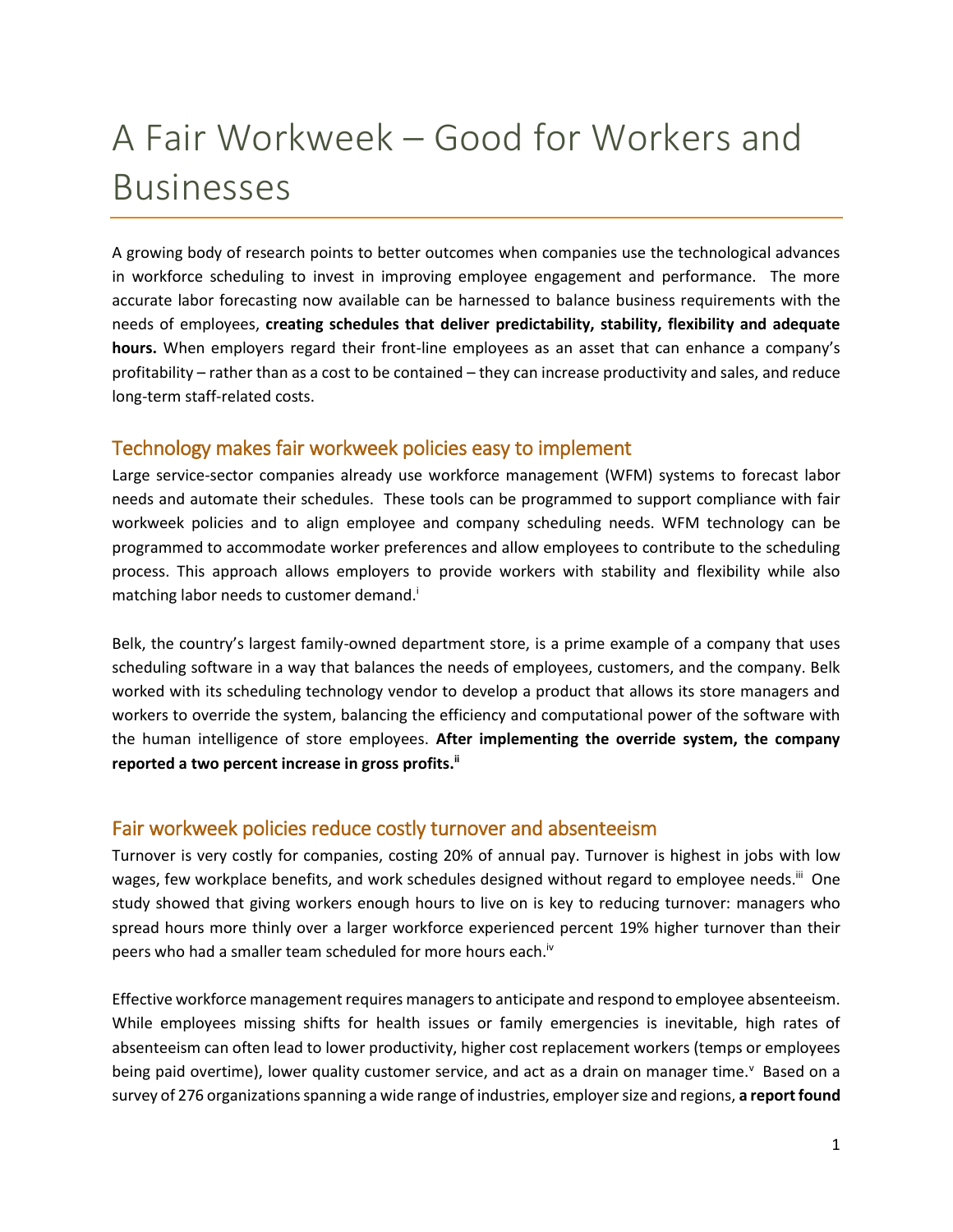**that the direct and indirect cost of employee absences is an average of 35 percent of base payroll.** Total cost rose to 39 percent for nonunion hourly workers. Unplanned employee absences were attributed to 19 percent net loss of productivity per day. $v_i$  vii

By providing employees regular input into their schedules and scheduling around employee availability, managers can mitigate the frequency and bottom-line impacts of unplanned absences. One study found when employees had input into their schedules, the absenteeism rate was 8.3%, compared to 9.4% among employees who received no input into their schedules.<sup>viii</sup>

#### Balanced schedules work for both business and employees

Employers that move away from a narrow focus on containing labor costs and invest in their workforce see significant returns on that investment. By ensuring higher staffing levels and providing employees with more input into their work schedules, businesses can enhance employee performance and morale, boost customer satisfaction, and improve worker retention and recruitment.

Higher labor levels have been shown to increase conformance to operational procedures and improve service quality. This higher *conformance quality* **(effective execution of logistical activities) improved customer service, raised sales, and reduced store costs.** Higher conformance quality was also associated with higher profits the following year.<sup>ix</sup>

#### Increased employee health and reduced healthcare costs

- Greater schedule predictability and flexibility help reduce stress related to employees' experience of work-family conflict. **Predictability of work hours is particularly important,** as having input into one's schedule is not enough to ameliorate the stress caused by having unpredictable hours.<sup>x</sup>
- **Improvements in scheduling practices can also help employers reduce their health care expenditures**. Unpredictable and unstable schedules increase job stress. Health experts have found that health care expenditures are nearly 50 percent higher for American workers reporting high levels of stress.<sup>xi</sup>
- Some companies hire significant numbers of part-time and temporary employees to maximize staffing flexibility and control benefit costs. This practice may create safety risks. If employees are not trained to follow standard operating procedures, they are more likely to experience accidents, leading to increased safety and insurance expenses. Temporary workers have higher rates of workplace injury, likely because they receive less occupational safety training.<sup>xii</sup>

#### Improved employee engagement, recruitment and retention

- Managers report that when employees are able to work their preferred hours, they are less distracted, have a better attitude, and perform better. Xiii
- Offering equitable and responsive schedules is key to successful employee recruitment and retention, and improves customer service. More than half of the managers in one study said that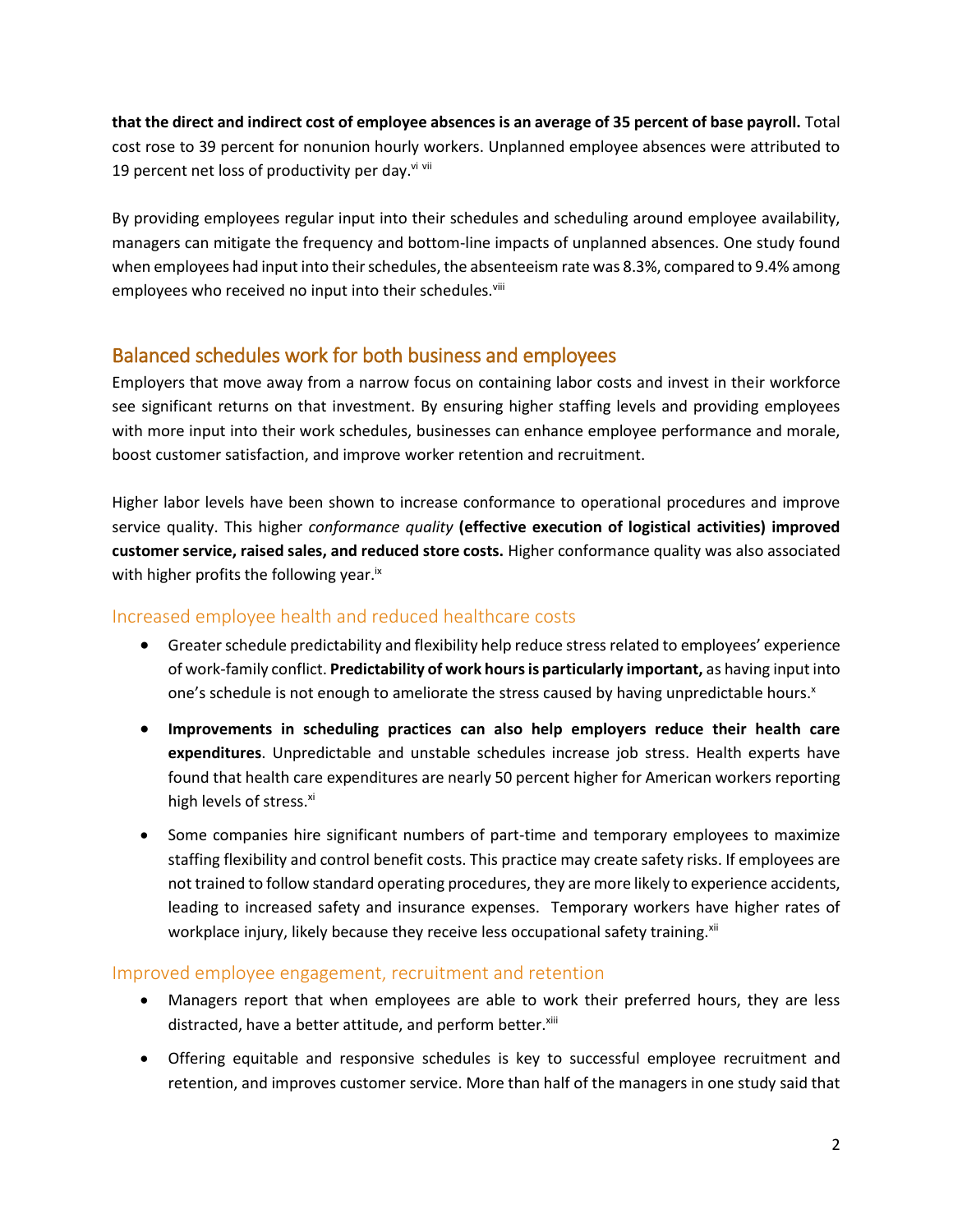the investment in **offering employees stable and flexible work hours generated returns that far exceeded the upfront expense.xiv**

 In a survey of managers and hourly employees across five different companies, more than 80 percent of managers and employees said that **providing workers with fair schedules** – including employee control over scheduling and paid time off policies that allowed employees to use sick time to take care of episodic personal or family needs – **was important for recruiting and retaining staff**. xv

xii OSHA. 2013. [Protecting the Safety and Health of Temporary Workers.](https://www.osha.gov/pls/oshaweb/owadisp.show_document?p_table=%20SPEECHES&p_id=2974) Webinar presented by the Occupational Safety and Health Administration and the American Staffing Association. July 18, 2013.; Grabell, M., O. Pierce, & J. Larso[n. Temporary Work, Lasting Harm.](https://www.propublica.org/article/temporary-work-lasting-harm) ProPublica. Dec. 18, 2013.

xiii Swanberg, J. E., J. B. James, S. P. McKechnie, CitiSales Study: [Jobs That Work, Can Business Benefit By Providing](http://www.uky.edu/Centers/iwin/citisales/_pdfs/IB3-HourlyWorkers.pdf)  [Workplace Flexibility to Hourly Workers?](http://www.uky.edu/Centers/iwin/citisales/_pdfs/IB3-HourlyWorkers.pdf)

 $\overline{\phantom{a}}$ 

<sup>&</sup>lt;sup>i</sup> Bernstein, E.[, Work Schedules: The False Tradeoff Between Fair and Productive.](http://blogs.rollcall.com/beltway-insiders/work-schedules-the-false-tradeoff-between-fair-and-productive-commentary/) Roll Call. July 22, 2015.

<sup>&</sup>lt;sup>ii</sup> Bernstein, E., S. Kesavan, & B. Staats[. How to Manage Scheduling Software Fairly.](https://hbr.org/2014/09/how-to-manage-scheduling-software-fairly) Harvard Business Review Blogs (September 2, 2014).

iii Boushey, H., S. J. Glynn, [There Are Significant Business Costs to Replacing Employees](https://cdn.americanprogress.org/wp-content/uploads/2012/11/CostofTurnover.pdf) (November 16, 2012). Center for American Progress.

<sup>&</sup>lt;sup>iv</sup> Lambert, S., J. R. Henly. 2010. Work Scheduling Study: Managers' Strategies for Balancing Business Requirements [with Employee Needs.](https://ssascholars.uchicago.edu/sites/default/files/work-scheduling-study/files/univ_of_chicago_work_scheduling_manager_report_6_25_0.pdf) The University of Chicago.

<sup>v</sup> Kocakülâh, M., Galligan Kelley, A., Mitchell, K. & Ruggieri, M. Absenteeism Problems And Costs:

Causes, Effects And Cures (May 2009). International Business & Economics Research Journal, Vol. 8, No. 5, 2009. vi Mercer, June 2010. [Survey on the Total Financial Impact of Employee Absences.](http://www.kronos.com/pr/unplanned-absence-costs-organizations-over-8-percent-of-payroll.aspx)

vii Kronos, 2010. Out Sick: How Employee Absence Hurts Your Bottom Line Reduce Costs and Increase Productivity [with an Automated Absence Management Solution.](http://www.kronos.com/ads/absence/38/Kronos_absence_out_sick.pdf)

viii Circadian Information Limited Partnership "Absenteeism: The Bottom Line Killer" 10.

 $\overline{a}$  Ton, Z. 2009. The Effect of Labor on Profitability: The Role of Quality. Working Paper.

<sup>x</sup> Henly, J. R., S. Lambert. Unpredictable Work Timing in Retail Jobs: Implications For Employee Work–Life Conflict Industrial & Labor Relations Review, 67(3), July 2014, pp. 986-1016

xi National Institute for Occupational Safety and Health, US Department of Health and Human Services, Public Health Service, Centers for Disease Control and Prevention. ["Stress at Work."](http://www.cdc.gov/niosh/stresswk.html.) Publication Number 99-101.

 $x^{\text{iv}}$  *Id.* 

xv Amy Richman, Diane Burrus, Lisa Buxbaum, Laurie Shannon, & Youme Yai, Corp. Voices For Working Families, [Innovative Workplace Flexibility Options for Hourly Workers](http://www.wfd.com/PDFS/Innovative_Workplace_Flexibility_%20Options_for_Hourly_Workers.pdf) (May 2009).